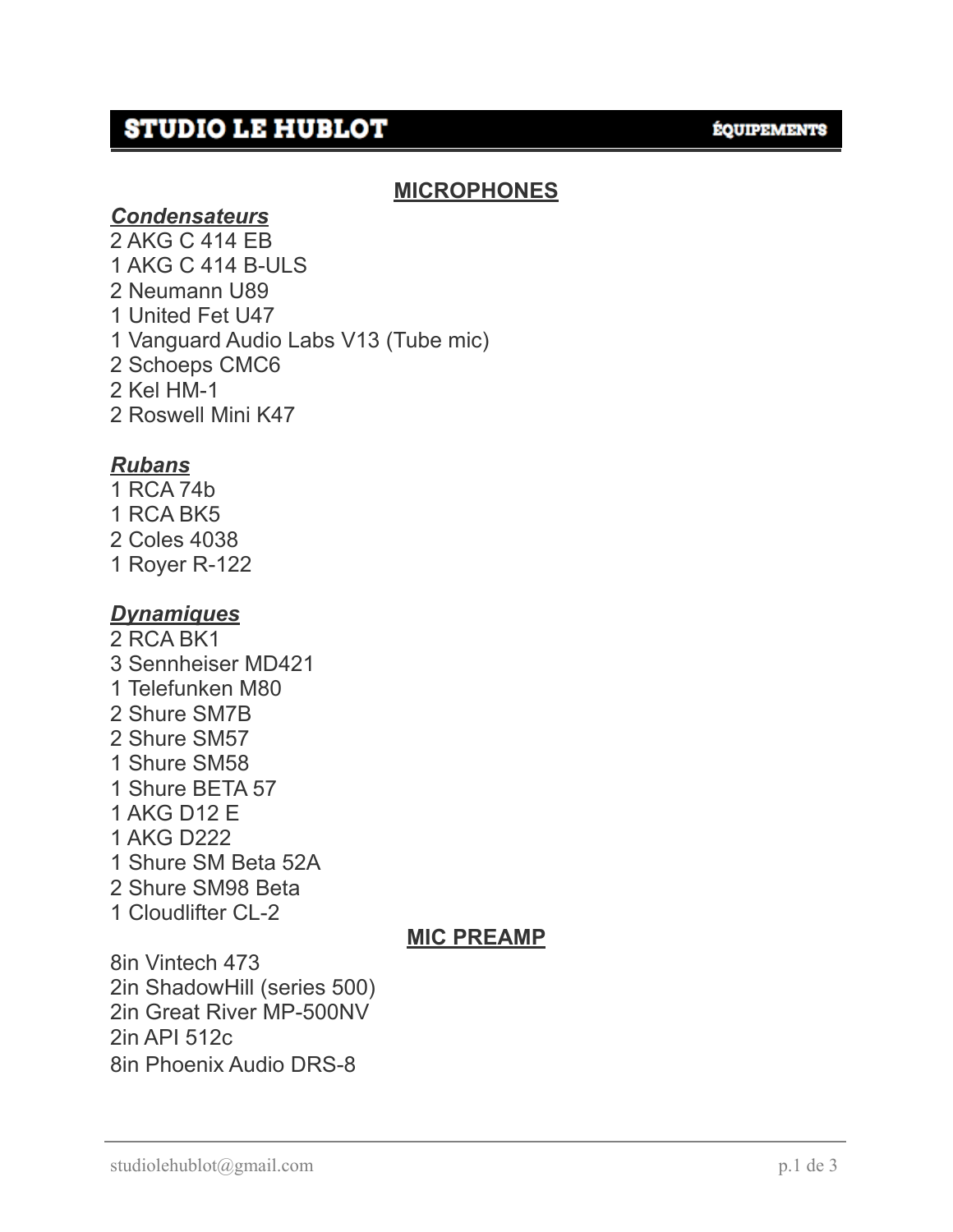## **COMPRESSEURS – LIMITEURS**

1 Distressor EL8-X 1 Universal Audio 1176LN 1 DBX 162 Stéréo 1 DBX 165

#### **EQ**

2 LaChapell Model 503 2 Pulltec Filter HLF-3C

#### **EFFETS**

1 SpaceEcho RE-201

1 Fostex SpringReverb

1 Fender Reverb tank

1 Korg KaossPad3

### **ORDINATEUR – PÉRIPHÉRIQUES – LOGICIELS**

Mac Pro 3.5GHz Intel Xeon E5 6 coeurs Mémoire : 32 Go 1866 MHz DDR3 Mac OS Big Sur 11.2.3 Écrans externes : 1 X 22 pouces, 1 X 26 pouces, 1 X 46 pouces

Speakers : Dynaudio BM15A Carte de son RME Fireface800 2X Convertisseurs AD/DA RME ADI-8 (24 in/ 24 out) Cubase, Protools, Komplete Ultimate bundle 11

Plugins : Carte d'effets UAD, Arturia V Collection 5 synths. Wave, Soundtoys, SSL, Lexicon, SPL, Softube, Native Instruments.